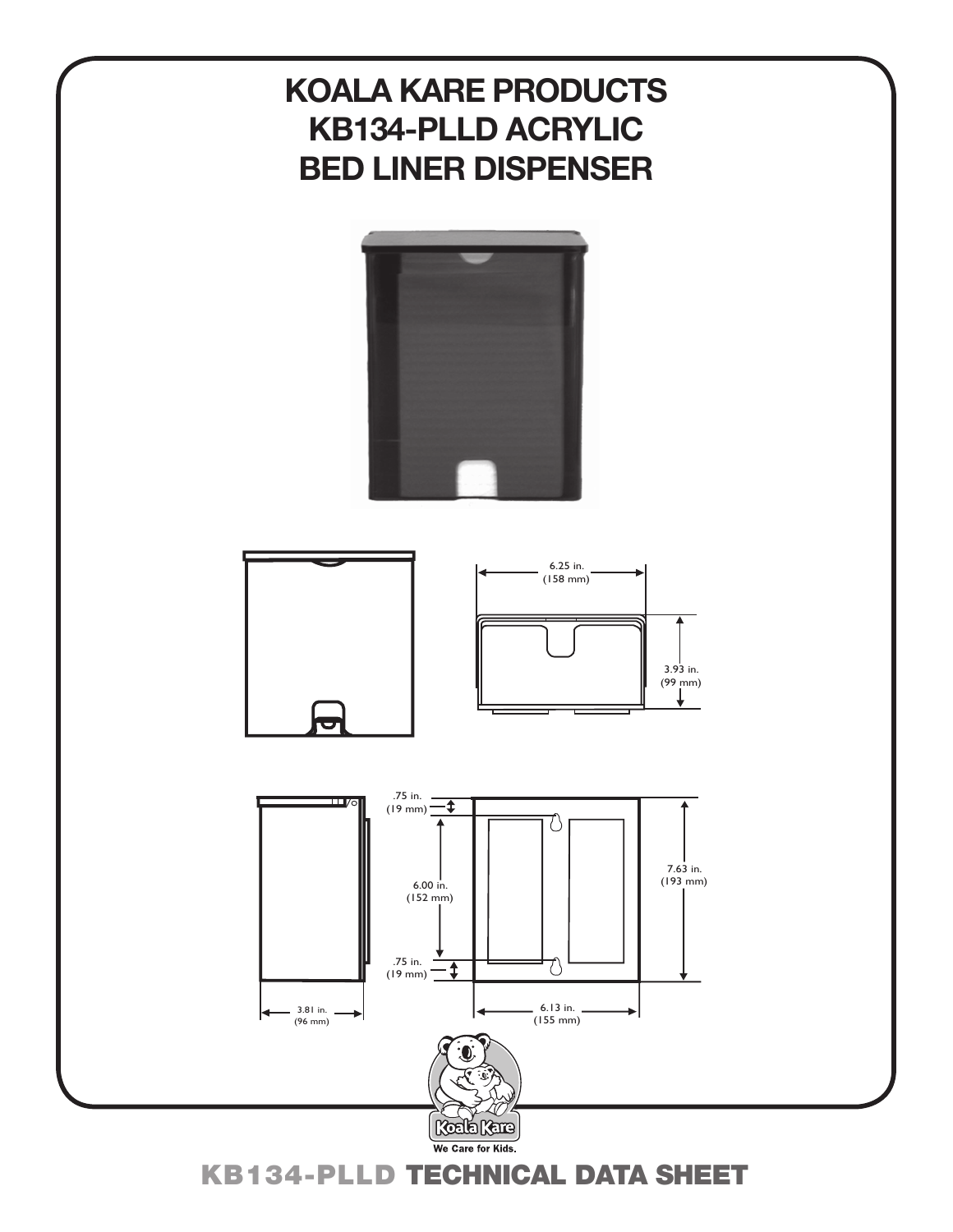## **MATERIALS:**

Transparent, smoke-colored acrylic.

### **OPERATION:**

Wall-mounted, top-loading unit holds approximately 20 three-ply chemical-free biodegradable sanitary liners (KB150-99) for use with Koala Baby Changing Stations or other brands that lack sanitary liners. Transparent plastic design allows maintenance staff to tell at a glance whether unit needs restocking.

#### **SPECIFICATION:**

Sanitary Liner Dispenser should be durable, transparent, smoke-colored acrylic. Unit should hold 20 three-ply chemical-free biodegradable sanitary liners (KB150-99). Unit should comply with ADA regulations when properly installed. Dispenser should be backed by manufacturer's 5-year limited warranty on materials and workmanship and be manufactured in the U.S.A.

### **INSTALLATION:**

To ensure proper installation and compliance with building codes, it is recommended that a qualified person or carpenter install the unit. The Koala Kare Products Sanitary Liner Dispenser meets ADA regulations when properly installed.

The dispenser can be mounted on any vertical surface without removing any part of the unit. Fasteners for hollow walls and wood/sheet metal walls are supplied with the dispenser. The wall section selected for installation should be sturdy. The rear of the dispenser has 2 strips of double backed foam adhesive tape and 2 "keyholes." Choose only one method for mounting.

Tape mounting method – Remove cover from tape and place dispenser where desired.

Keyhole mounting method – Use dimensions shown above, or set dispenser on vertical surface where desired and mark the location of the holes through the keyhole provided on the back. Use washers under the heads of all fasteners.

Two #10 x 2-3/8" (51 mm) hollow wall anchor screws (supplied) require drilled holes of 3/8" (9.5mm) before placing dispenser on vertical surface.

Two #10 x 1 ¼" (25 mm) sheet metal screws (supplied) do not require drilled holes, but starter holes of 1/8" (3mm) would be helpful.

The illustrations and descriptions herein are applicable to production as of the date of this Technical Data Sheet. The manufacturer reserves the right to, and does from time to time, make changes and improvements in designs and dimensions without notice.